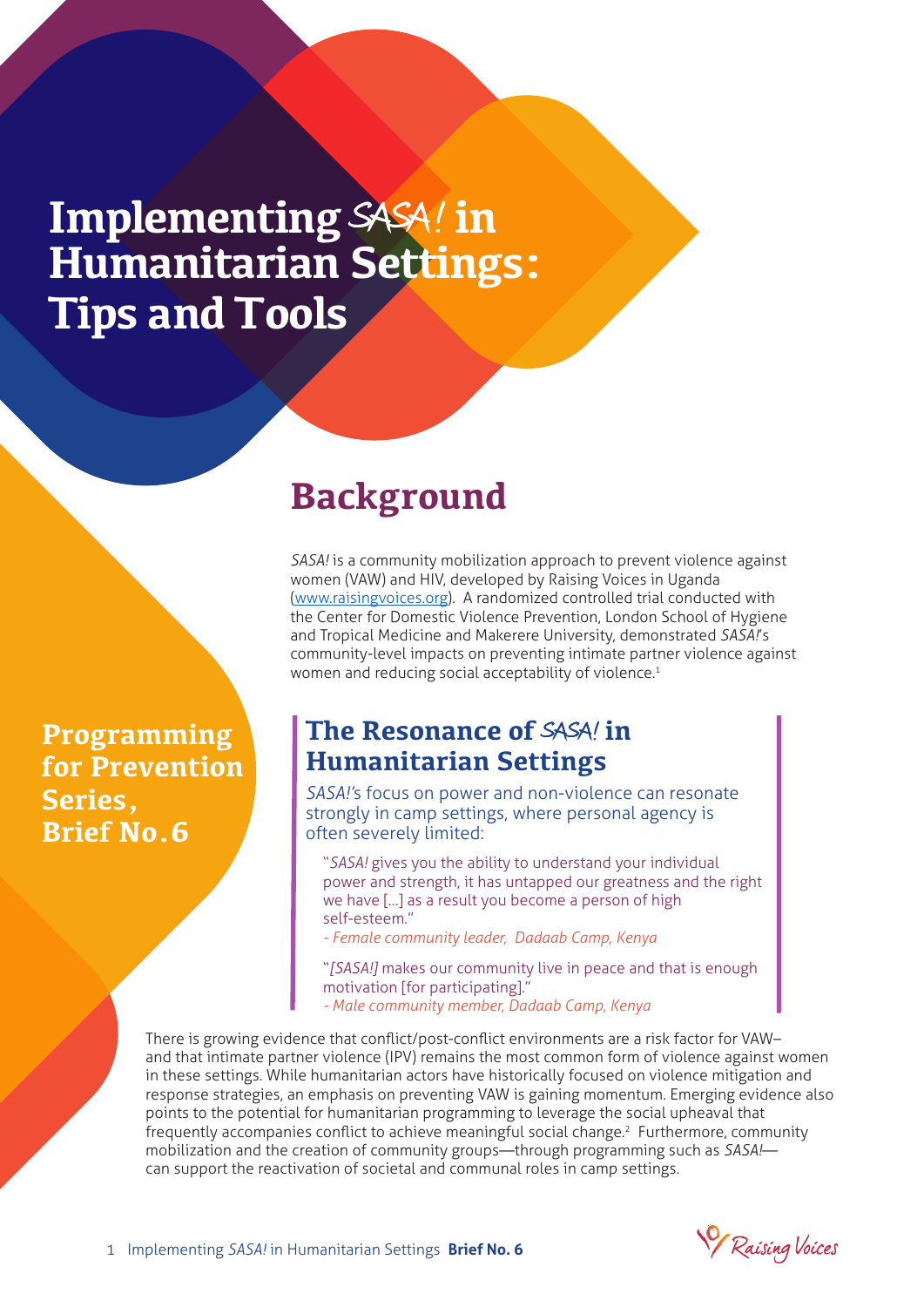Although *SASA!* was originally designed for a development context, organizations are beginning to adapt and implement *SASA!* in various humanitarian settings around the world. These communities<sup>3</sup> share distinct characteristics that can both challenge and facilitate prevention programming, such as the experience of collective trauma, psychological distress, impermanence, restricted mobility, disrupted livelihoods and networks, as well as rapid shifts in social and gender norms (both positive and negative).

The strong humanitarian infrastructure, including the cluster system and existence of standardized guidelines and protocols to coordinate programs, offers a unique opportunity to implement *SASA!*, with the aim of transforming the attitudes and behaviors that underpin violence against women and gender inequality.

## **Who Can Use this Program Brief?**

This brief provides guidance for humanitarian actors to determine whether to use *SASA!*, and, if so, how to adapt and implement the program in a way that respects the dignity of crisis-affected communities and upholds the "Do No Harm" Principle. This brief can also assist donors and Technical Assistance providers in reviewing grant applications and supporting partners working to prevent VAW in humanitarian contexts.

# **How was this Program Brief created?**

In February 2018, Raising Voices convened a group of activists with extensive experience in humanitarian settings to discuss challenges and opportunities for *SASA!* within these specific contexts. This brief also draws from previous adaptations research conducted by Raising Voices, International Rescue Committee (IRC)-Kenya, the University of California, San Diego, Women Promotion Center (WPC) Tanzania and Beyond Borders Haiti. The workshop and research is part of a larger project, aimed at understanding *SASA!* adaptations (funded by the UN Trust Fund).

# **If and When to Implement** SASA!

While each organization will ultimately decide if and when to implement *SASA!,* there are crosscutting questions to consider at any phase of the emergency, as well as specific factors for each phase (see Figure 1). Although Stabilization is generally considered the most appropriate time for beginning *SASA!* implementation, aspects of the methodology can also be integrated during the Emergency Stage, such as integrating *SASA!* materials alongside standard trainings on gender and protection.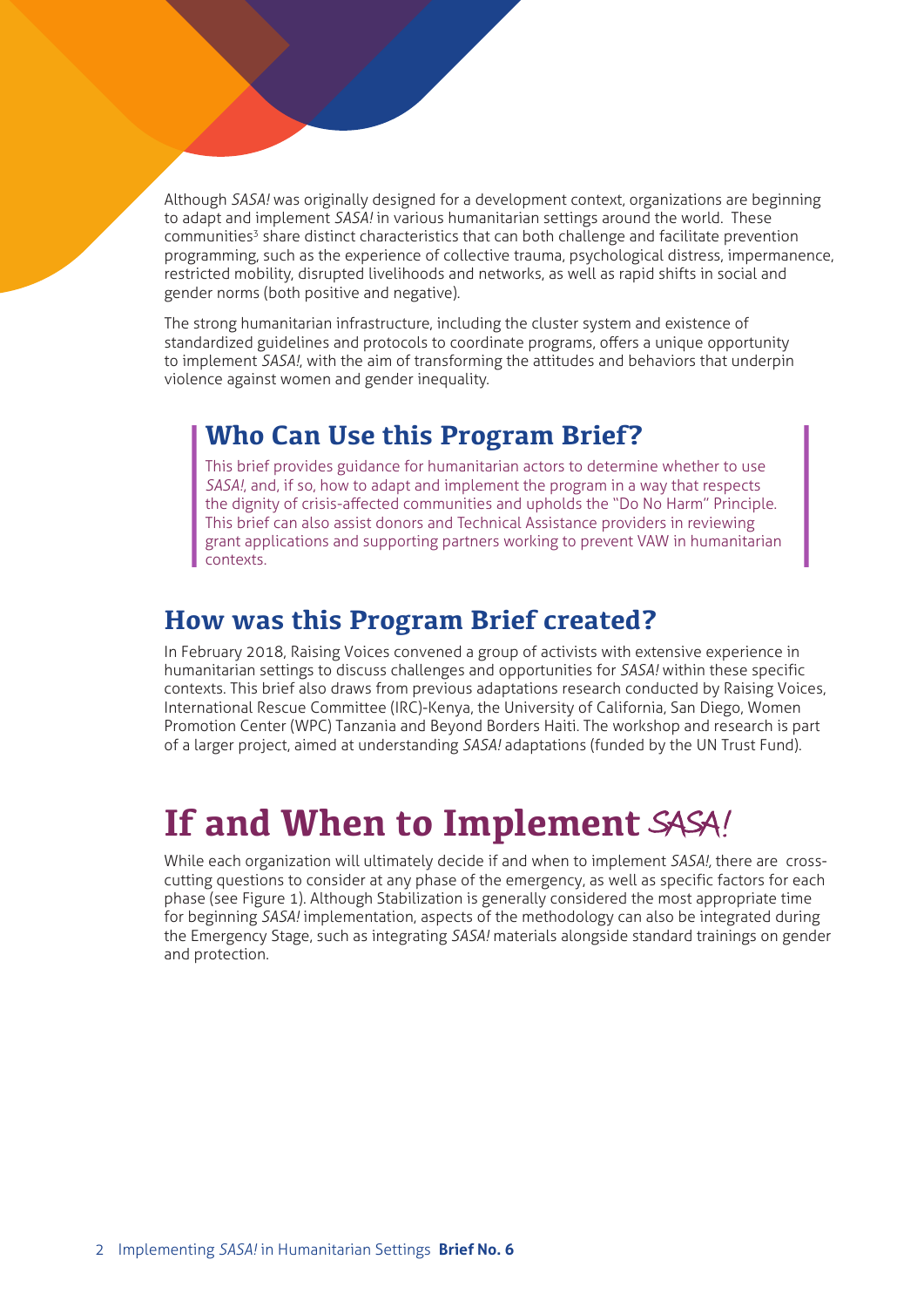# **Moving Forward with** SASA! **in Myanmar**

Recognizing that conflict was exacerbating VAW in many parts of Northern Shan and Kachin, Trócaire and UNFPA embarked on a scoping study to assess the feasibility of implementing *SASA!* and needs for adaptation. Strong leadership and financial commitment coupled with robust preparation cultivated an opportune moment for a successful *SASA!* adaptation, as Garry Walsh (former Head of Development at Trócaire) shared:

"The Trócaire Myanmar team decided to adapt *SASA!* for our work in Myanmar for a number of reasons, the main one being the huge need in the country. Our research and that of other INGOs and local organizations was showing that VAW was a serious issue, given decades of conflict and deeply entrenched traditional gender norms … Given our experience with the *SASA!* model in other countries, and our longstanding partnership with Raising Voices, we began to explore the idea of bringing *SASA!* to Myanmar. As we had both humanitarian and development programs in Kachin state, where there is active and ongoing conflict, we decided to begin the process of adapting the model there. We were supported financially and encouraged by UNFPA—who had previous experience with *SASA*!—and were committed to an adaptation process that would be in-depth and as impactful and locally appropriate as possible."

#### **Figure 1: Deciding If and When to Use** *SASA!*

#### **Cross-Cutting Considerations**

- Is there a team available with sufficient time to implement *SASA!*? \*
- Are financial resources in place for at least the 18 months of programming? \*
- Is there leadership buy-in at NGO and community levels? \*
- Is a GBV management and referrals system in place (with available services)?
- Can the "Do No Harm" principle be upheld? \*

#### **Specific Considerations at Distinct Phases of Conflict**

#### **Emergency**

- Are staff trainings on gender being conducted or planned? \*
- Can community members and staff move safely in the community/camp?  $*$
- Can SASA! partnerships be formed as humanitarian infrastructure is developed?

#### **Stabilization**

- Are community-based structures in place (and available to participate in programming)?
- Is a central knowledge management system available?
- Are longer-term interventions being implemented or planned?

#### **Recovery**

- Is repatriation likely and is there likely to be continued programming in the country of origin?
- Are community stabilization programs being introduced?<sup>4</sup>
- Are there efforts to transition to development activities?

\* *It is advised to refrain from implementing SASA! if you can't answer "yes" to these questions*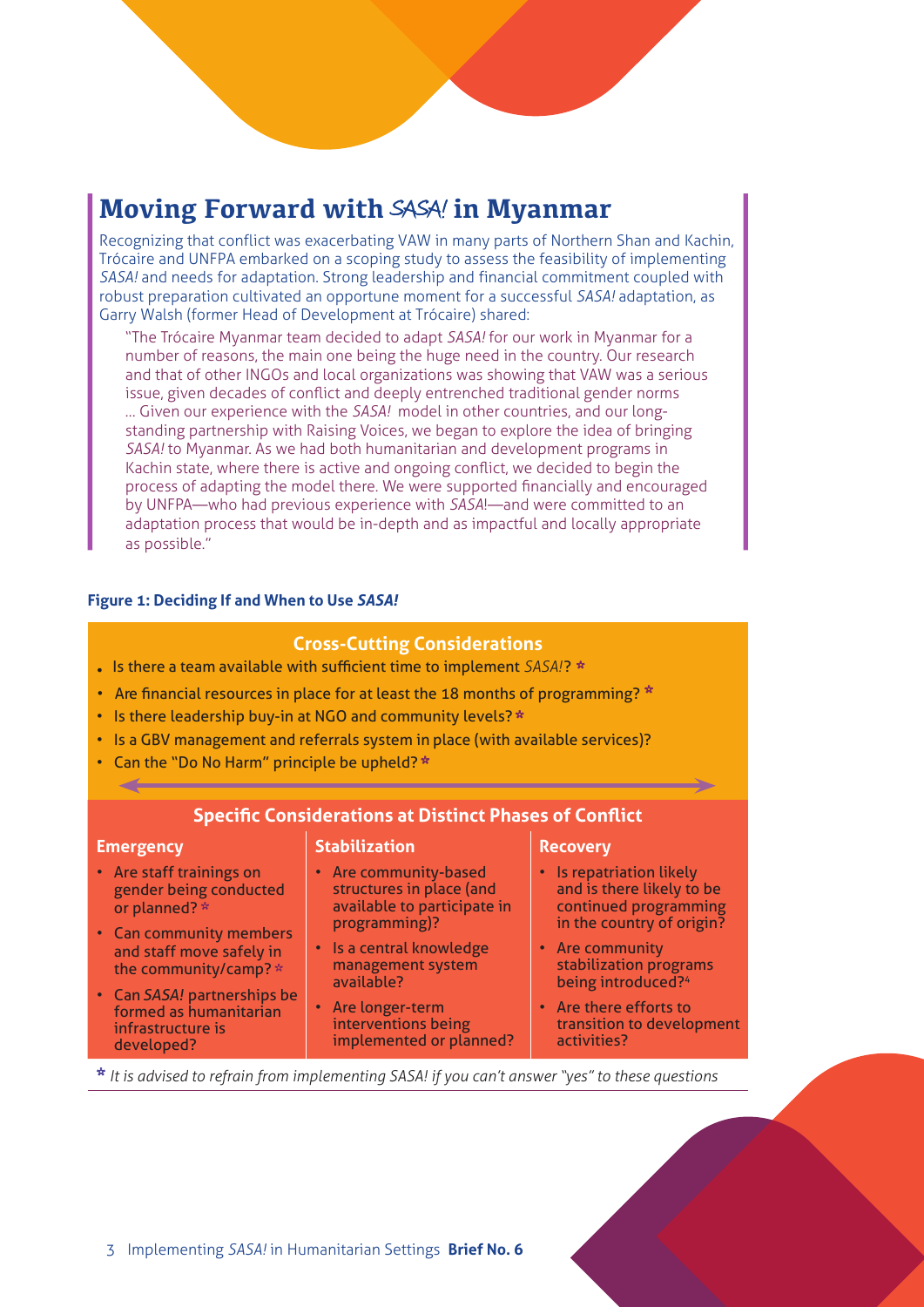# **Getting Started with** SASA!

## **Establishing Commitment**

Before starting with *SASA!*, your organizational leadership needs to be on board with the methodology's content and process. This includes:

#### **Appreciating the** SASA! **essentials**

*SASA!*'s 4 essentials are: understanding a gender-power analysis, using a phased-in approach, reaching people in different circles of influence, and fostering activism (to learn more, see: Fidelity to the *SASA!* Activist Kit Brief).

#### **Recognizing the program's long-term approach**

Long-term programming differs considerably from the typical intervention timeframe in humanitarian settings. Leadership must commit to securing sustainable funding (minimum 18 months initial funding in place) and refrain from short-term implementation. In highly transient refugee contexts an extended program timeframe may be required, as new community members arrive with no previous engagement with *SASA!* (and Community Activists (CAs) and other team members are resettled or repatriated).

#### **Familiarizing the entire team**

*SASA!* is about holistic engagement, which starts within your organization. Provide organizational space to critically reflect on your own power and existing hierarchies within communities, your organization, and the humanitarian context.

### **Identifying** *at least* **two<sup>5</sup> dedicated staff members and/or a core team for implementation**

While it is important that the entire team is familiar with *SASA!*, successful implementation requires full-time commitment. Having *SASA!* focal points (at least two staff members) in place is essential for well-coordinated, quality programming.

## **Safety & Ethics**

Raising Voices' Critical Issues in Ethical *SASA!* Implementation Brief has

recommendations around minimizing harm with *SASA!* in development settings. In addition, several humanitarian standards, principles and guidelines enshrine the "do no harm" principle in humanitarian action. These resources should be referenced and prioritized throughout all the *SASA!* phases to uphold the ethics and considerations of humanitarian interventions, including:

#### **Service referrals**

Implementing *SASA!* without a GBV case management and referrals system in place is not recommended. Additionally, organizations can train *SASA!* CAs to ensure that they are familiar with the referral system and services available to survivors and/or at-risk groups, and confident in handling disclosures.

#### **Safety of team**

Prioritize the security of *SASA!*'s implementing team. For example, develop safety protocols and engage in ongoing dialogue on risk perceptions and/or experiences.

#### **Intervention delivery**

Interventions can cause unintended harm to the community. Identify and plan for unexpected outcomes early on, and regularly and proactively solicit feedback from different parts of the community to determine if and how interventions should be altered, or even halted.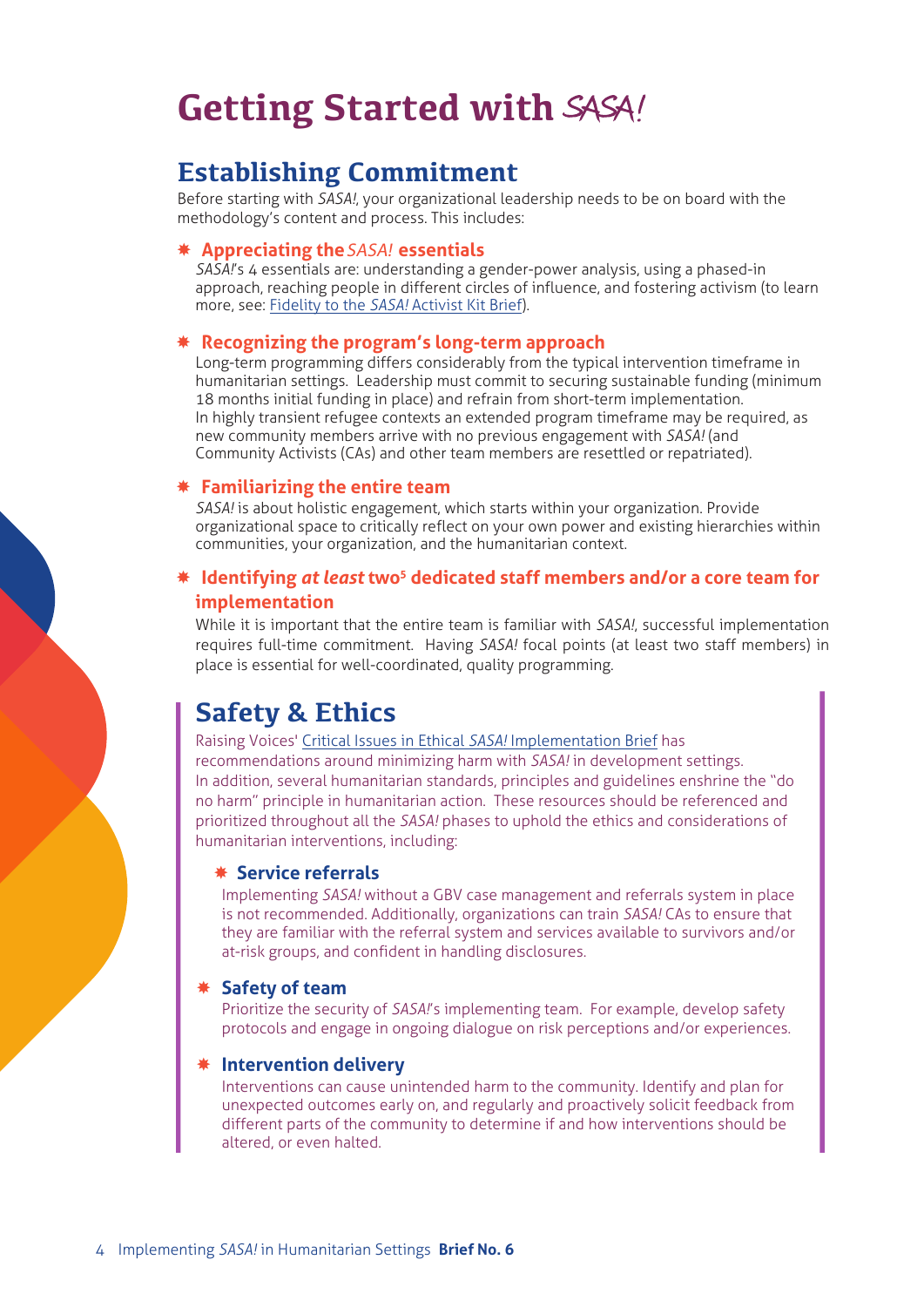# **Adapting** SASA! **to Your Context**

## **Adaptation Basics**

The *SASA!* adaptation process will look different in each type of humanitarian context (conflict, natural disaster, refugee, internally displaced, etc.) and within each individual community, depending on the specific context and needs. Modalities of adaptation can range from translating language, altering

the artwork and graphics, integrating new issues into program materials, or other changes that enable *SASA!* to resonate more strongly in the community. For an in-depth look at *SASA!* adaptation modalities, please see Raising Voices' *SASA!* Adaptations Guidelines Brief.

## **Innovations from IRC Ethiopia**

During their adaptation for a refugee context, IRC Ethiopia trained illustrators on *SASA!* concepts so that they could better understand the program prior to adapting *SASA!* illustrations. IRC also added new partners to their *SASA!* team—local musicians—to help with mobilization activities.

Translations of key *SASA!* concepts, such as "VAW," "power," and "men's power over women," require specific attention, pretesting and consistency. The appropriate language often extends beyond literal translations, in order to maintain *SASA!*'s gender-based analysis and tone. In Myanmar, for example, Trocaire's adaptation committee—which included representation from local artists and community activists—developed a translation of key terms (list available from Raising Voices) to maintain consistent usage throughout *SASA'*s four phases.

The adaptation process also provides an opportunity to flag and address any context-specific programming challenges and outline contingency plans in case of renewed conflict or another emergency.<sup>5</sup> For example, in some settings, it is not safe for women to leave their shelters/ tents. Rather than calling community members to communal spaces, consider holding dramas in residential areas where women can sit in their doorways and participate in *SASA!* without leaving home.

## **Incentives: You Decide**

At the heart of *SASA!* is the spirit of activism, which values community leadership and individual action motivated by a passionate commitment to prevent VAW. To help catalyze this activism, *SASA!* trains and mentors CAs to facilitate most community-based activities. Generally, the CA approach does not include financial compensation, in order to better foster and inspire personal commitment and program sustainability. In humanitarian settings, it is often a challenge to maintain this aspect of volunteerism, due to a lack of formal earning opportunities for community members and widespread use of financial incentives among humanitarian organizations. However, the decision to provide incentives for CAs should not be taken lightly. In the event that financial compensation is utilized, please ensure extra effort is given to nurture a sense personal commitment and responsibility among CAs. Irrespective of the decision around incentives, CAs will benefit from including an aspect of self-reflection and discussion on incentive culture, and the consequential power dynamics within the community in trainings.

Consider alternatives to traditional financial incentives such as:

## **Distributing in-kind materials**

A *SASA!* program in Kyangawli Refugee Settlement in Uganda provided CAs bicycles, enhancing the efficiency of their community work.

## **Integration with existing activities**

In Ethiopia, IRC used food distribution sites for *SASA!* activities, so community members could be engaged where they were already assembled, avoiding any transport-related expenses. In addition, to ensure that CAs had sufficient financial resources, IRC introduced a new criterion for CAs: all were required to be employed in another sector or have a full-time job. As such, many CAs could integrate *SASA!* into their day-to-day activities.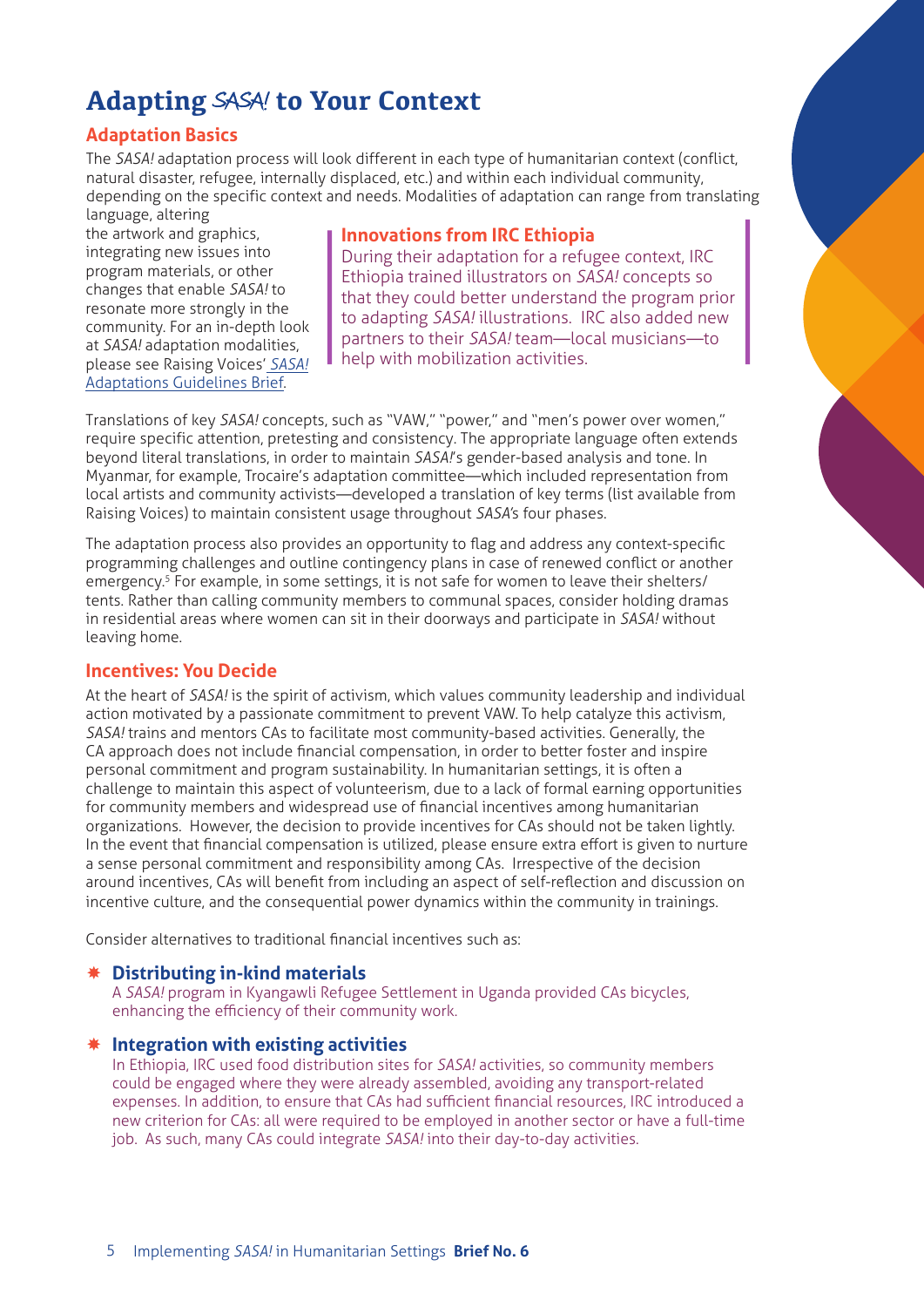## **Providing opportunities to enhance CAs' status in the community**

Appreciating the successes of CAs through public recognition, provision of additional responsibilities, and/or building new skillsets can often strengthen motivation and commitment levels.

### **Maximizing your Community Asset Mapping**

Community mapping is key in leveraging community leadership and entry points, locating existing resources and human capacity, and identifying any social tensions in humanitarian settings. *SASA!*'s Start phase uses the Circles of Influence to identify stakeholders. This activity can be expanded in humanitarian settings to include the unique set of actors/influences that often exist, such as refugee welfare councils, host communities, informal management structures, military/armed actors, as well as physical infrastructure such as water points and food distribution sites.

# **Helpful Tips for Implementation**

# **Sustain Knowledge Transfer**

### **Organizational Level**

Humanitarian staff often have high turnover rates, which can hinder *SASA!*'s success. The "Getting Started" section above discusses the importance of organizational commitment and understanding *SASA!* concepts. Knowledge management mechanisms documenting *SASA!* and *SASA!*-related activities can help mitigate the potential consequences of staff turnover on program momentum. Where possible, prioritizing staff hires with prior *SASA!* experience can save time and minimize gaps in programming. In addition, inductions with all new staff will ideally include *SASA!*-specific training and any incoming *SASA!* focal person/team must be oriented to all existing *SASA!* materials, progress reports, and notes from meetings and feedback sessions.

### **Community Level**

The transient nature of communities in many humanitarian settings can act as a barrier to sustainable knowledge transfer and may particularly hinder progress with *SASA!*, in light of the program's phased-in approach (which assumes that the community has realized certain changes before moving to subsequent phases). Intensifying *SASA!* activities for incoming community members—using a variety of strategies—may help sustain forward momentum and collective shifts within the community.

Repatriation is also a unique opportunity to leverage the humanitarian and development nexus for sustainable development.<sup>8</sup> SASA! programming sets a strong foundation for challenging harmful social norms, which can be carried back to "home" communities. Connecting with women's organizations in communities of origin can act as a bridge to continue *SASA!* across new communities. If possible, humanitarian actors can consider budgeting for grants to these local organizations.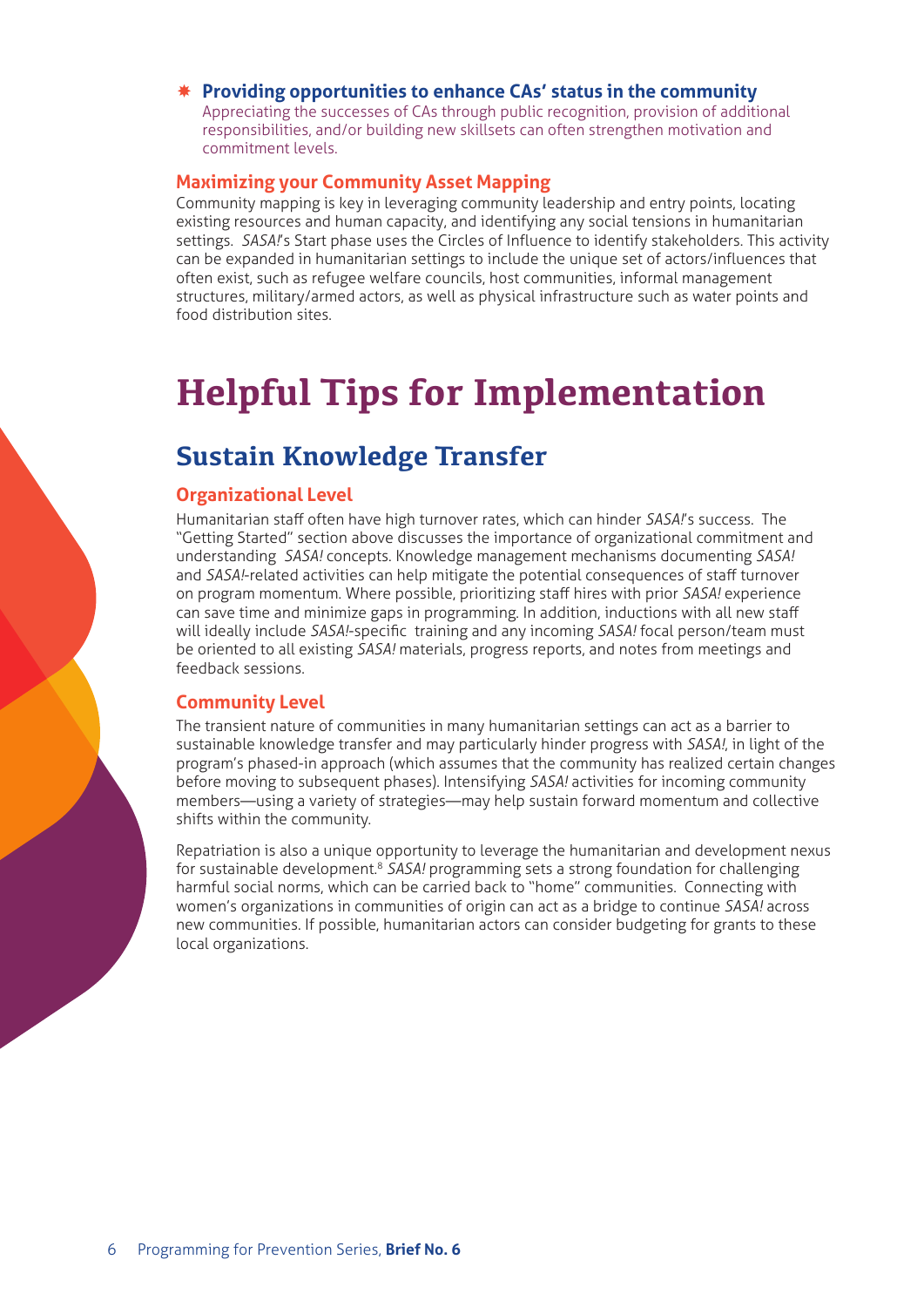# **Prioritize Learning and Evaluation**

*SASA!* Learning and Evaluation (L&E) Guidelines are carefully designed to track and understand how community members use, adopt and interpret *SASA!* ideas. As *SASA!* progresses, routine reflections and feedback through "L&E Review Meetings" offer an opportunity to capture direct experiences with the program over time. It is critical to track unintended consequences, including potential backlash and

### **Innovations from IRC Kenya**

IRC Kenya is engaging in qualitative research to better understand the adaptation process in a refugee setting with lingering security and political tensions. The first wave of findings were discussed in a half-day workshop with the entire Women's Protection & Empowerment (WPE) team—including refugee staff—to tease out program implications. Based on this feedback, the team identified concrete steps to better appreciate CAs, as focus groups suggested this lack of motivation was limiting their activism.

security concerns, and address these issues as soon as possible.

# **Practice Self-care**

The work to prevent VAW in humanitarian contexts is demanding, both physically and emotionally. Sharing tools for self-care, or ideally, budgeting for self-care activities and including these in formal work plans, is important for staff and CAs to avoid burnout within the team, facilitate team-building, and generate new energy for transforming gender norms.

# **Harness Existing Infrastructure**

## **Coordination & Clusters**

Clusters make up a robust coordination system that reduces gaps and minimizes overlap in humanitarian assistance. Gender-based violence (GBV) sub-clusters or working groups can serve as an oversight structure for *SASA!* implementation. Sub-clusters or working groups may also be able to provide technical guidance to organizations deciding if and when to implement *SASA!*, identify service providers, and participate in the adaptation process itself. It may also be possible for sub-clusters to adopt a consortium approach to implementation. For example, sub-cluster members could each engage distinct communities with *SASA!*, or work alongside one another using different strategies (for instance, one partner might lead the *SASA!* Local Activism strategy, while another focuses on strengthening the health sector through *SASA!* trainings, etc.).

### **Government**

The primary responsibility for the protection of a civilian population lies with the government where the community is located. The level of governmental engagement (or disengagement) can vary across settings, particularly in relation to community members' status in terms of refugee, internally displaced or host community. Consider the political, social, cultural and economic implications of implementing *SASA!* alongside government activities (or gaps). Furthermore, organizations can proactively involve government in *SASA!* by offering trainings to governmental departments, engaging members of the police force in community activities, and sharing information about program progress.

### **Community Entry Points**

During the Start Phase of *SASA!*, you will have mapped physical and social assets existing in the community. Use your findings to identify optimal spaces and strong champions for *SASA!* activities. Mapping is especially important to secure safe spaces for women and girls, which can often be scarce in humanitarian settings.